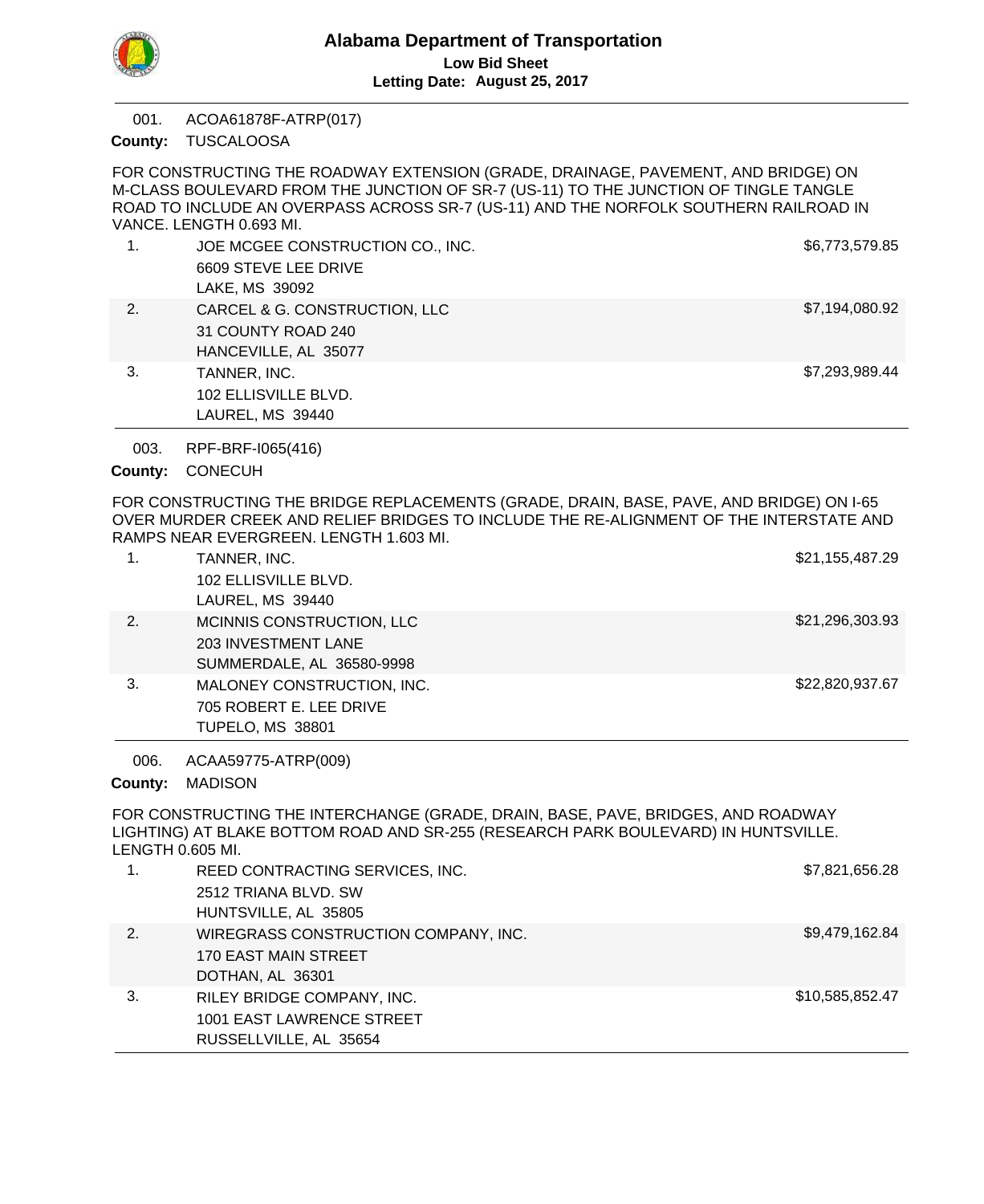### ACAA61025-ATRP(012) 007.

## County: SHELBY

FOR CONSTRUCTING THE WIDENING, RESURFACING, AND TRAFFIC STRIPE ON CR-28 FROM THE JUNCTION OF ARLINGTON STREET IN COLUMBIANA TO THE INTERSECTION OF SR-145. LENGTH 4.500 MI.

|    | WIREGRASS CONSTRUCTION COMPANY, INC.<br>170 EAST MAIN STREET<br>DOTHAN, AL 36301       | \$1,610,933.11 |
|----|----------------------------------------------------------------------------------------|----------------|
| 2. | DUNN CONSTRUCTION COMPANY, INC.<br>3905 MESSER AIRPORT HIGHWAY<br>BIRMINGHAM, AL 35222 | \$1,826,825.24 |

ACAA65001-ATRP(016) 008.

# County: JEFFERSON

FOR CONSTRUCTING THE PLANING, RESURFACING (PARTIAL RECONSTRUCTION), AND TRAFFIC STRIPE ON MCASHAN DRIVE FROM THE JUNCTION OF ROCK MOUNTAIN LAKE ROAD TO THE BESSEMER CITY LIMITS. LENGTH 0.689 MI.

1. A.G. PELTZ GROUP, LLC **A.G. A.G. PELTZ GROUP, LLC** 2608 COMMERCE BOULEVARD IRONDALE, AL 35210

ACBR61701-ATRP(012) 011.

County: CLEBURNE

FOR CONSTRUCTING THE BRIDGE REPLACEMENT AND APPROACHES (GRADE, BASE, PAVE, AND BRIDGE) ON CR-49 OVER CAMP CREEK. LENGTH 0.075 MI.

|    | CARCEL & G. CONSTRUCTION, LLC<br>31 COUNTY ROAD 240<br>HANCEVILLE, AL 35077              | \$508,870.12 |
|----|------------------------------------------------------------------------------------------|--------------|
| 2. | MSE BUILDING COMPANY, INC.<br>5500 DERBY DRIVE<br>BIRMINGHAM, AL 35210                   | \$599,749.25 |
| 3. | MCCARTNEY CONSTRUCTION CO., INC.<br>331 ALBERT RAINS BOULEVARD<br>GADSDEN, AL 35901-0000 | \$605,695.05 |

ACBRZ59427-ATRP(010) 014.

County: CALHOUN

FOR CONSTRUCTING THE BRIDGE REPLACEMENT ON CR-631 (BROWN BRIDGE ROAD) OVER CHOCCOLOCCO CREEK SOUTH OF RABBITTOWN. LENGTH 0.174 MI.

| THE BRIDGE BUILDERS OF ALABAMA, LLC | \$1,317,930.51 |
|-------------------------------------|----------------|
| 231 APPLEGATE TRACE                 |                |
| PELHAM, AL 35124                    |                |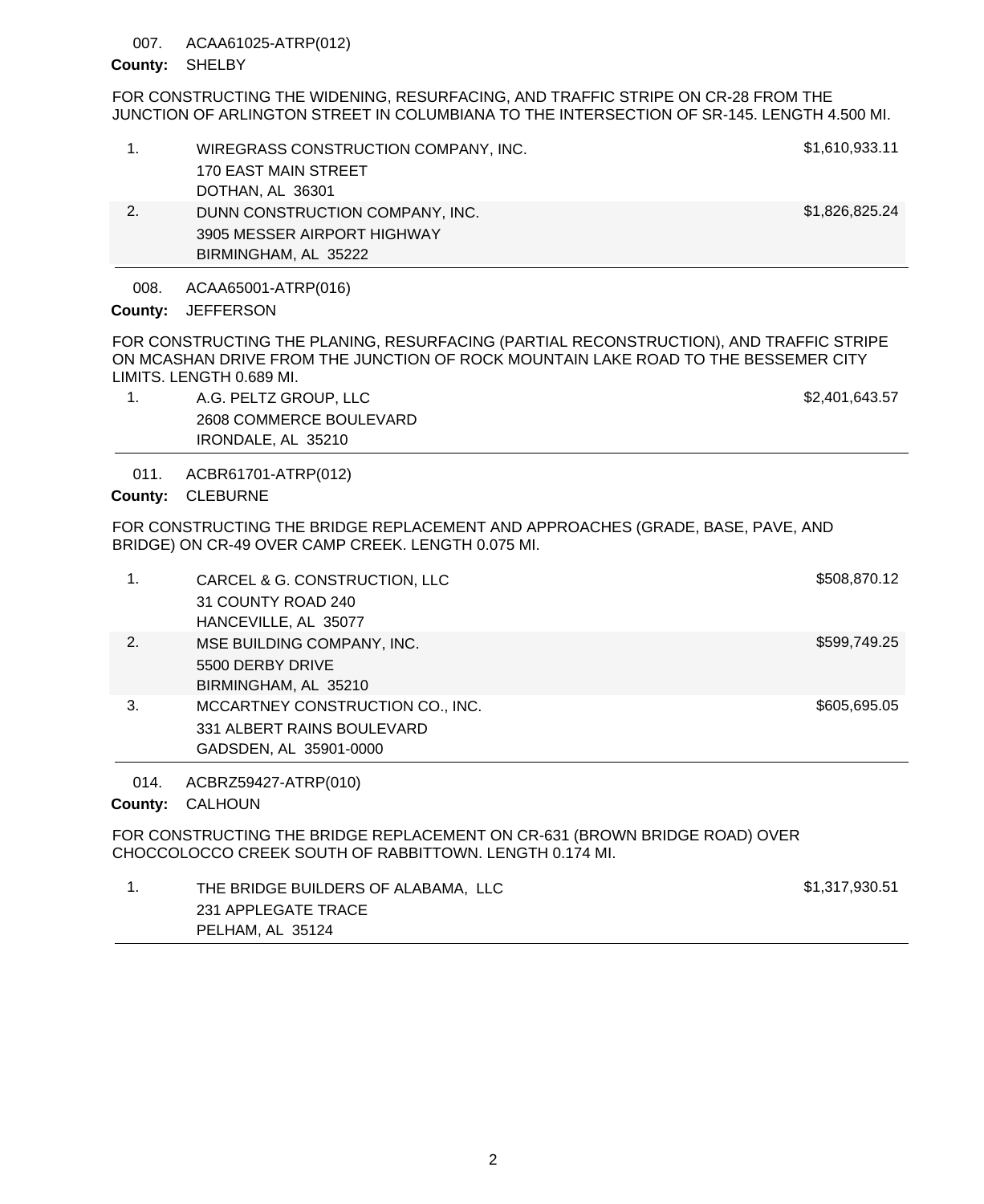ACBRZ59535-ATRP(004), ACBRZ59536-ATRP(004), ACBRZ59537-ATRP(004), ACBRZ60290-ATRP(008) 015.

# County: PICKENS

FOR CONSTRUCTING THE BRIDGE REPLACEMENTS ON COLEMAN ROAD (SANDERS STREET) OVER HODGE BRANCH IN CARROLLTON (SITE 1); ON WASHINGTON ROAD OVER SNAKE CREEK NORTHEAST OF PICKENSVILLE (SITE 2); ON CR-34 (BAINS ROAD) OVER LITTLE MAGBY CREEK NORTHWEST OF ETHELSVILLE (SITE 3); AND ON BONNER MILL ROAD OVER BLUBBER CREEK SOUTHWEST OF CARROLLTON (SITE 4). LENGTH 0.110 MI.

|    | GLASGOW CONSTRUCTION CO., INC.<br>521 GLASGOW LOOP<br>GUIN, AL 35563                   | \$990,469.08   |
|----|----------------------------------------------------------------------------------------|----------------|
| 2. | WALKER PATTON COMPANY, INC.<br>2689 QUEENSTOWN ROAD<br>BIRMINGHAM, AL 35210            | \$1,101,242.58 |
| 3. | CORNERSTONE CIVIL CONTRACTORS, LLC<br>3101 MAIN AVENUE, SUITE D<br>NORTHPORT, AL 35476 | \$1,184,053.25 |

ACNU60584-ATRP(003), ACNU60586-ATRP(006) 018.

# County: LOWNDES

FOR CONSTRUCTING THE RESURFACING AND TRAFFIC STRIPE ON CR-45 FROM THE JUNCTION OF SR-185 IN FORT DEPOSIT TO THE JUNCTION OF SR-21 (SITE 1) AND ON CR-26 FROM THE JUNCTION OF CR-6 TO THE MONTGOMERY COUNTY LINE (SITE 2). LENGTH 12.384 MI.

| 1. | MIDSOUTH PAVING, INC.<br>500 RIVERHILLS PARK, SUITE 590 | \$1,475,334.45 |
|----|---------------------------------------------------------|----------------|
|    | BIRMINGHAM, AL 35242                                    |                |
| 2. | ASPHALT CONTRACTORS, INC.                               | \$1,573,615.25 |
|    | 6730 TAYLOR CIRCLE                                      |                |
|    | MONTGOMERY, AL 36117-0000                               |                |
| 3. | WIREGRASS CONSTRUCTION COMPANY, INC.                    | \$1,595,348.41 |
|    | 170 EAST MAIN STREET                                    |                |
|    | DOTHAN, AL 36301                                        |                |

ACOA61872-ATRP(017) 022.

County: TUSCALOOSA

FOR CONSTRUCTING THE PLANING, RESURFACING, AND TRAFFIC STRIPE ON CR-95 (OLD GREENSBORO ROAD) FROM THE JUNCTION OF H. B. JOHNSTON ROAD TO THE JUNCTION OF MAXWELL LOOP ROAD. LENGTH 4.463 MI.

|               | S. T. BUNN CONSTRUCTION COMPANY, INC. | \$845,294.17 |
|---------------|---------------------------------------|--------------|
|               | 1904 UNIVERSITY BOULEVARD             |              |
|               | TUSCALOOSA, AL 35401                  |              |
| <sup>2.</sup> | MIDSOUTH PAVING, INC.                 | \$908,842.00 |
|               | 500 RIVERHILLS PARK, SUITE 590        |              |
|               | BIRMINGHAM, AL 35242                  |              |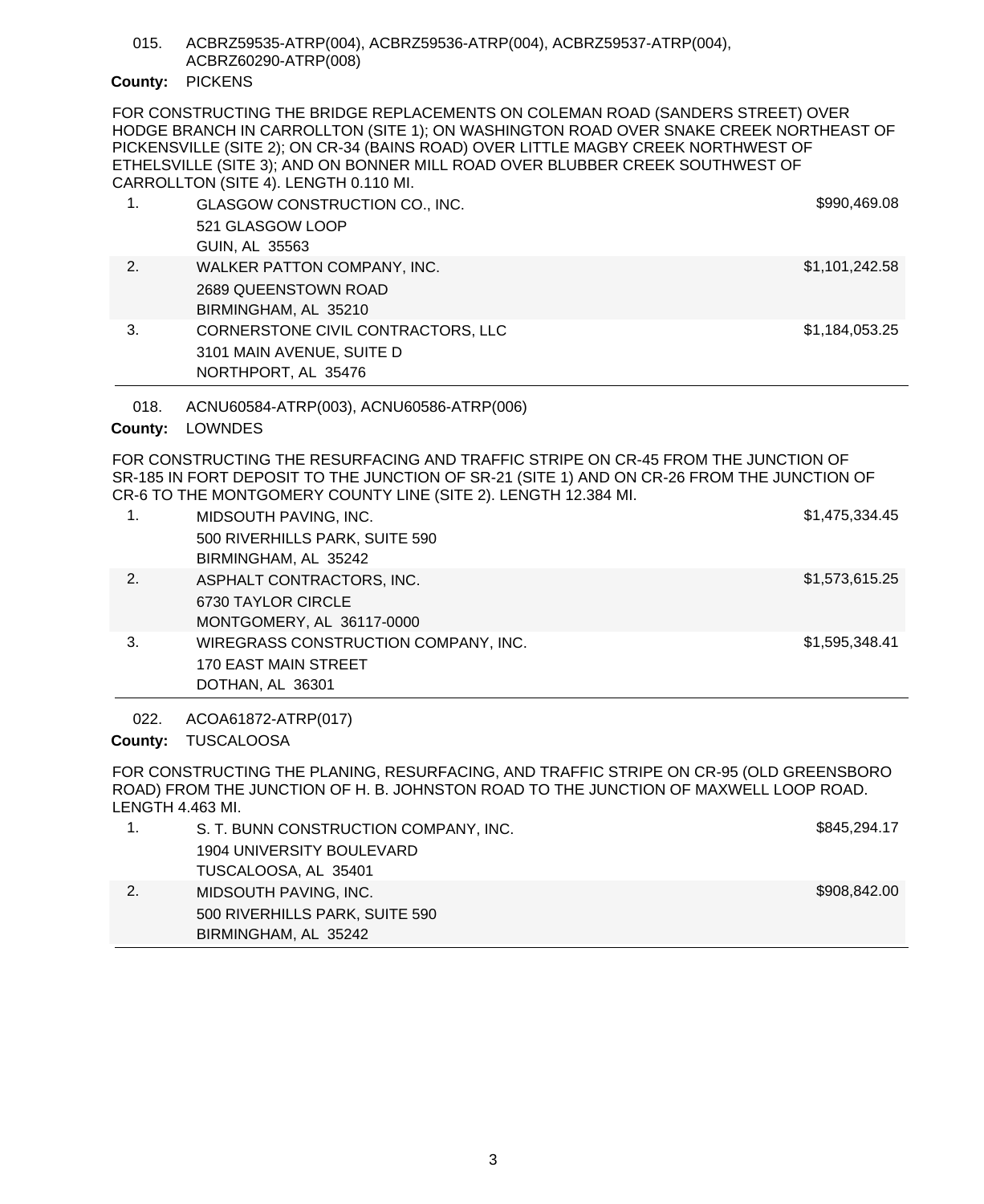### ACOA63306-ATRP(017) 023.

## County: LIMESTONE

FOR CONSTRUCTING THE PLANING, RESURFACING, AND TRAFFIC STRIPE ON WASHINGTON STREET FROM THE JUNCTION OF SR-2 (US-72) TO THE JUNCTION OF HOFFMAN STREET IN ATHENS. LENGTH 3.415 MI.

| 1. | JOE KEENUM EXCAVATION & CONSTRUCTION, INC.<br>302 BRICK PIKE ROAD<br>MUSCLE SHOALS, AL 35661 | \$597,967.24 |
|----|----------------------------------------------------------------------------------------------|--------------|
| 2. | REED CONTRACTING SERVICES, INC.<br>2512 TRIANA BLVD. SW<br>HUNTSVILLE, AL 35805              | \$644,332.13 |
| 3. | WIREGRASS CONSTRUCTION COMPANY, INC.<br><b>170 EAST MAIN STREET</b><br>DOTHAN, AL 36301      | \$731,045.78 |

BR-5516(251) 026.

# County: PIKE

FOR CONSTRUCTING THE BRIDGE REPLACEMENT AND APPROACHES ON CR-6618 OVER BUCKHORN CREEK. LENGTH 0.084 MI.

|    | F & W CONSTRUCTION COMPANY, INC.<br>947 COUNTY RD 18<br>OZARK, AL 36360       | \$520,332.50 |
|----|-------------------------------------------------------------------------------|--------------|
| 2. | MURPHREE BRIDGE CORPORATION<br>1627 COUNTY ROAD 1149<br><b>TROY, AL 36081</b> | \$521,835.27 |

CMAQ-NR13(933) 029.

Counties: JEFFERSON AND SHELBY

FOR CONSTRUCTING THE TRAFFIC SIGNAL SYSTEM UPGRADES ON SR-3 (US-31), LORNA ROAD, SR-150, GROVE BOULEVARD, GALLERIA BOULEVARD, CHAPEL LANE, JIM WILSON JR. PARKWAY, AND CR-17 (VALLEYDALE ROAD) IN HOOVER.

|    | STONE & SONS ELECTRICAL CONTRACTORS, INC. | \$619,405.00 |
|----|-------------------------------------------|--------------|
|    | 2530 QUEENSTOWN ROAD                      |              |
|    | BIRMINGHAM, AL 35210-0000                 |              |
| 2. | STONE ELECTRIC COMPANY, INC.              | \$944.345.29 |
|    | 4624 5TH AVE, SOUTH                       |              |
|    | BIRMINGHAM, AL 35222-0000                 |              |
|    |                                           |              |

ERPR-8980(910) 032.

County: BALDWIN

FOR CONSTRUCTING THE BRIDGE REPLACEMENT AND APPROACHES ON CR-9 OVER POLECAT CREEK NORTHEAST OF CLAY CITY. LENGTH 0.530 MI.

|    | JOE MCGEE CONSTRUCTION CO., INC.          | \$2,674,612.05 |
|----|-------------------------------------------|----------------|
|    | 6609 STEVE LEE DRIVE                      |                |
|    | LAKE, MS 39092                            |                |
| 2. | JOHN G. WALTON CONSTRUCTION COMPANY, INC. | \$2,750,777.00 |
|    | 1806 WOLF RIDGE ROAD                      |                |
|    | MOBILE, AL 36618                          |                |
| 3. | H. O. WEAVER & SONS, INC.                 | \$2,763,157.70 |
|    | 7450 HOWELLS FERRY ROAD                   |                |
|    | MOBILE, AL 36618                          |                |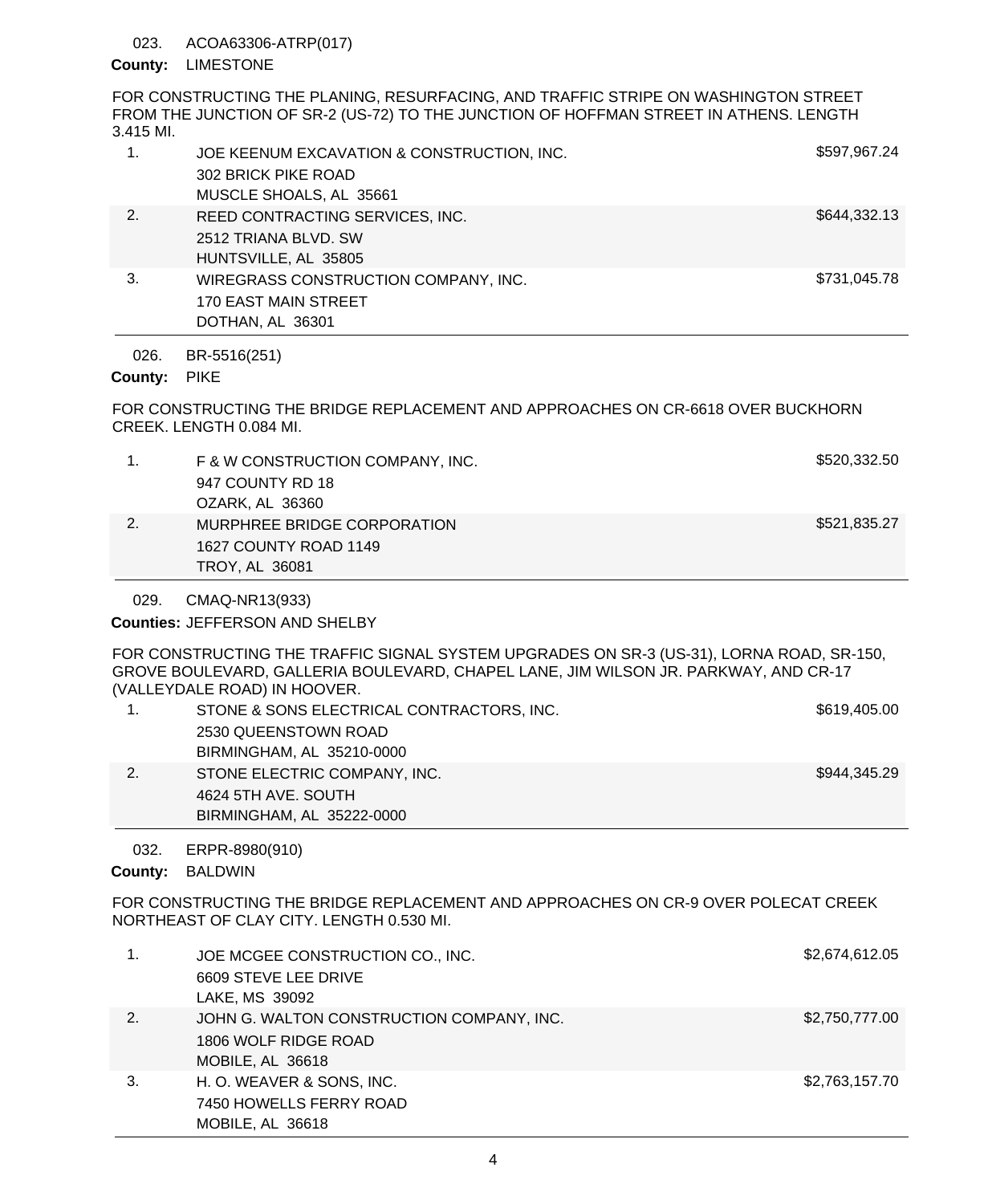HSIP-I059(404), HSIP-I059(405) 035.

## **Counties: DEKALB AND ETOWAH**

FOR CONSTRUCTING THE INTERSTATE MEDIAN SAFETY GUIDERAIL AND GUARDRAIL REMOVAL ON I-59 FROM 1.000 MILE SOUTH OF THE SR-211 INTERCHANGE IN REECE CITY TO THE SR-117 INTERCHANGE IN HAMMONDVILLE. LENGTH 44.398 MI.

|    | ALABAMA GUARDRAIL, INC. | \$2,129,325.55 |
|----|-------------------------|----------------|
|    | 60701 U.S. HWY, 231     |                |
|    | ONEONTA, AL 35121       |                |
| 2. | RMD HOLDINGS, INC.      | \$2,159,552.96 |
|    | 69951 LOWE PLANK ROAD   |                |
|    | RICHMOND, MI 48062-5365 |                |

#### FRT-RP-IM-I020(350) 038.

## County: TALLADEGA

FOR CONSTRUCTING THE PLANING, RESURFACING, BRIDGE RAIL RETROFIT, BRIDGE DECK OVERLAY, AND TRAFFIC STRIPE ON I-20 FROM THE COOSA RIVER (MP 164.748) TO A POINT NEAR THE BEGINNING OF THE 3-LANE SECTION (MP 173.218). LENGTH 8.732 MI.

1. MCCARTNEY CONSTRUCTION CO., INC. \$10,145,692.15 331 ALBERT RAINS BOULEVARD GADSDEN, AL 35901-0000

STPOA-0041(518) 041.

ESCAMBIA **County:**

FOR CONSTRUCTING THE PLANING, RESURFACING, AND TRAFFIC STRIPE ON SR-41 FROM THE BURNT CORN CREEK BRIDGE (MP 10.048) NORTHWEST OF BREWTON TO A POINT NEAR THE JUNCTION OF LOG CABIN LANE (MP 13.344). LENGTH 3.296 MI.

|    | MOBILE ASPHALT COMPANY, LLC    | \$554,515.59 |
|----|--------------------------------|--------------|
|    | 3151 HAMILTON BOULEVARD        |              |
|    | THEODORE, AL 36582             |              |
| 2. | MIDSOUTH PAVING, INC.          | \$644,675.73 |
|    | 500 RIVERHILLS PARK, SUITE 590 |              |
|    | BIRMINGHAM, AL 35242           |              |

STPNU-0075(532) 042.

## County: DEKALB

FOR CONSTRUCTING THE PLANING, RESURFACING, AND TRAFFIC STRIPE ON SR-75 FROM NORTH OF THE JUNCTION OF CR-76 (BARRON DRIVE) TO NORTH OF THE JUNCTION OF CR-50 (CAMPBELL STREET) IN FYFFE. LENGTH 0.920 MI.

| WIREGRASS CONSTRUCTION COMPANY, INC. | \$924,265.06 |
|--------------------------------------|--------------|
| 170 EAST MAIN STREET                 |              |
| DOTHAN, AL 36301                     |              |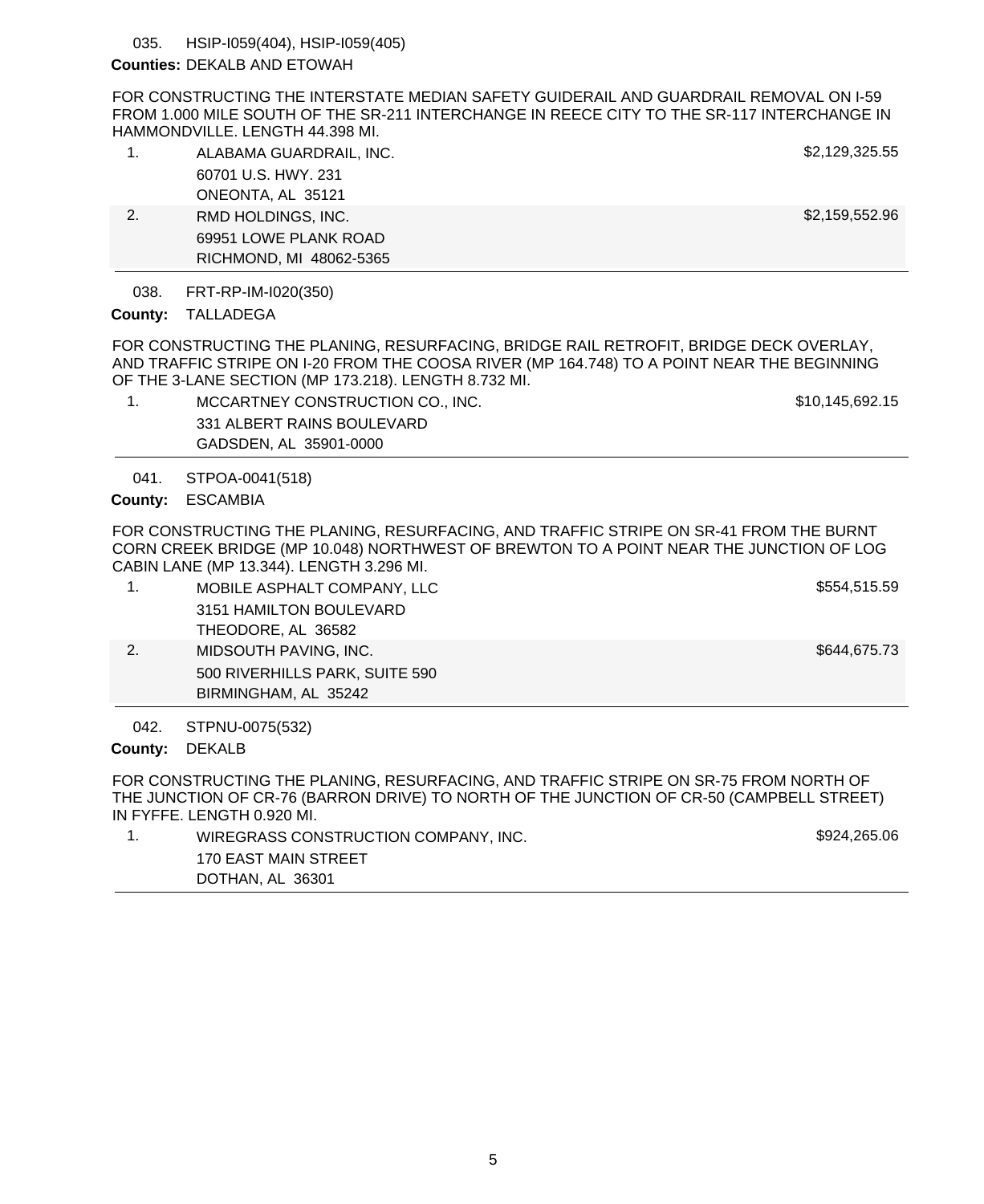### STPAA-0161(501) 043.

## County: BALDWIN

FOR CONSTRUCTING THE PLANING, RESURFACING, AND TRAFFIC STRIPE ON SR-161 FROM THE JUNCTION OF SR-182 TO THE JUNCTION OF SR-180 IN ORANGE BEACH. LENGTH 1.541 MI.

| 1. | MOBILE ASPHALT COMPANY, LLC<br>3151 HAMILTON BOULEVARD<br>THEODORE, AL 36582          | \$616,575.67 |
|----|---------------------------------------------------------------------------------------|--------------|
| 2. | JOHN G. WALTON CONSTRUCTION COMPANY, INC.<br>1806 WOLF RIDGE ROAD<br>MOBILE, AL 36618 | \$670,155.00 |
| 3. | H. O. WEAVER & SONS, INC.<br>7450 HOWELLS FERRY ROAD<br>MOBILE, AL 36618              | \$746,545.92 |

STPAA-0205(508) 044.

County: MARSHALL

FOR CONSTRUCTING THE PLANING, RESURFACING, AND TRAFFIC STRIPE ON SR-205 FROM THE INTERSECTION OF HENDERSON AVENUE WEST IN BOAZ TO THE JUNCTION OF GUINIVERE DRIVE IN ALBERTVILLE. LENGTH 2.010 MI.

|    | MCCARTNEY CONSTRUCTION CO., INC.     | \$327,665.35 |
|----|--------------------------------------|--------------|
|    | 331 ALBERT RAINS BOULEVARD           |              |
|    | GADSDEN, AL 35901-0000               |              |
| 2. | WIREGRASS CONSTRUCTION COMPANY, INC. | \$446,486.64 |
|    | 170 EAST MAIN STREET                 |              |
|    | DOTHAN, AL 36301                     |              |

STPAA-0205(509) 045.

County: ETOWAH

FOR CONSTRUCTING THE PLANING, RESURFACING, AND TRAFFIC STRIPE ON SR-205 FROM THE JUNCTION OF SR-1 (US-431) TO THE MARSHALL COUNTY LINE. LENGTH 2.379 MI.

| MCCARTNEY CONSTRUCTION CO., INC. | \$395,175.50 |
|----------------------------------|--------------|
| 331 ALBERT RAINS BOULEVARD       |              |
| GADSDEN, AL 35901-0000           |              |

### STPNU-3417(250) 051.

**Counties: HENRY AND HOUSTON** 

FOR CONSTRUCTING THE RESURFACING AND TRAFFIC STRIPE ON CR-22 FROM THE JUNCTION OF SR-1 (US-431) IN HEADLAND TO THE HOUSTON COUNTY LINE. LENGTH 4.053 MI.

|    | WIREGRASS CONSTRUCTION COMPANY, INC. | \$774,831.35 |
|----|--------------------------------------|--------------|
|    | 170 EAST MAIN STREET                 |              |
|    | DOTHAN, AL 36301                     |              |
| 2. | MIDSOUTH PAVING, INC.                | \$828,634.18 |
|    | 500 RIVERHILLS PARK, SUITE 590       |              |
|    | BIRMINGHAM, AL 35242                 |              |